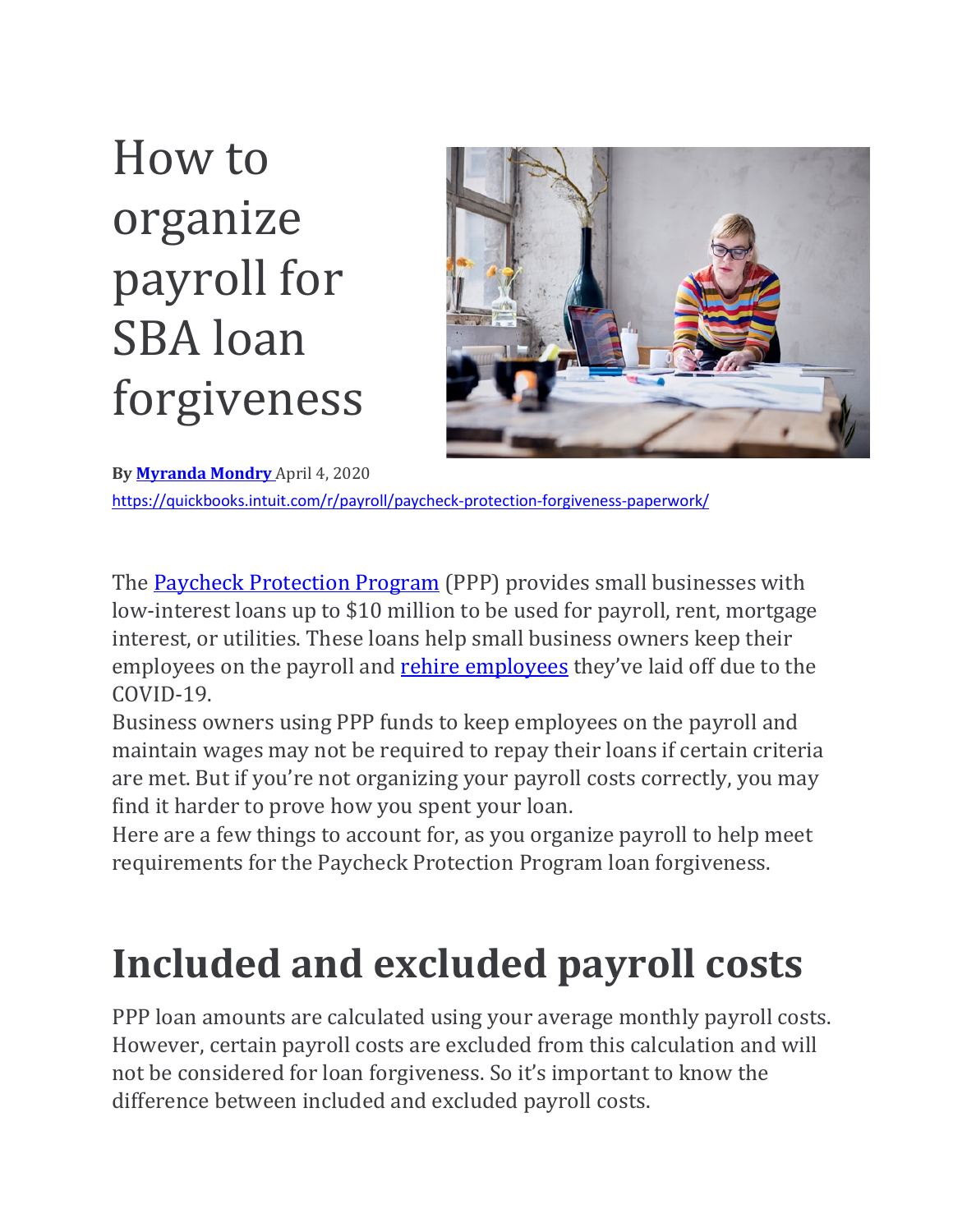### Included payroll costs:

- Employee salaries, wages, or commissions
- Payment of cash tips or equivalent
- Paid parental, family, medical, or sick leave
- Paid time off
- Allowance for dismissal
- Group healthcare benefits and insurance premiums
- Retirement benefits
- State and local taxes
- Gross Payroll (including federal withholding and employee FICA)\*

### Excluded payroll costs:

- Income over \$100,000 per year for sole proprietors, independent contractors, and self-employed workers
- Individual employee compensation over \$100,000 per year
- Compensation for employees who live outside the U.S.
- Qualified sick leave under the Families First Coronavirus Response Act For a comprehensive list of included and excluded costs, please visit the SBA.gov [website.](https://www.sba.gov/sites/default/files/articles/EIDL_and_P3_4.1.2020_FINAL_2pm.pdf)

\* Neither the CARES Act nor recent guidance instructs the PPP applicant to exclude federal withholding and employee FICA for the period.

## **Calculate average monthly payroll costs**

Subtract the sum of your excluded payroll costs from your total payroll costs to calculate your average monthly payroll costs. Your lender may calculate your maximum loan amount by multiplying your average monthly payroll costs in 2019 by 2.5. If your business was not operational in 2019, your lender may calculate your maximum loan amount using your average monthly payroll costs in January and February 2020.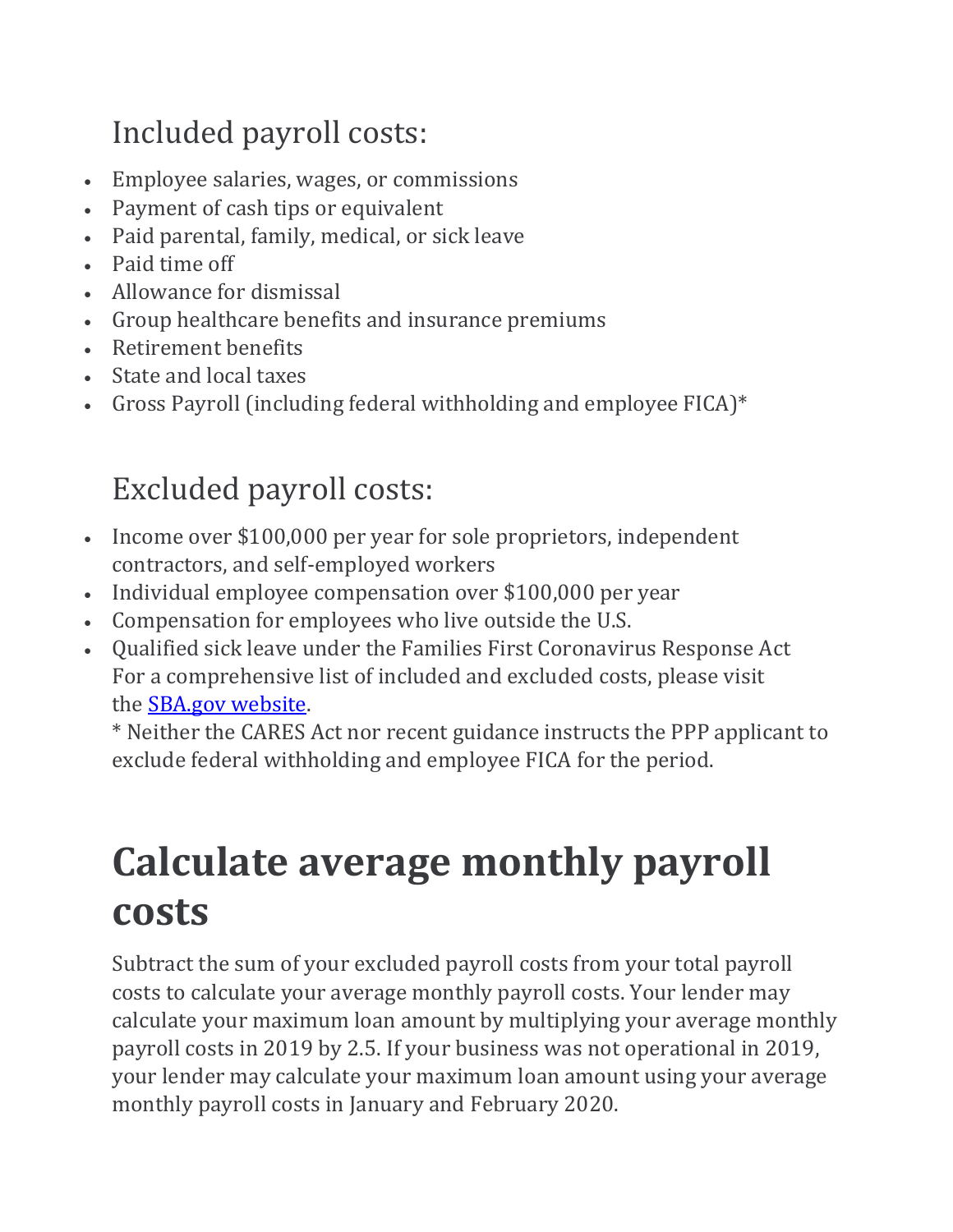# **Requirements for Paycheck Protection Program loan forgiveness**

Loans issued through the PPP may be forgivable if certain criteria are met, including:

- Borrowers use the majority of the funds for payroll costs—at least 75% of the forgivable amount
- Borrowers maintain the same number of employees on the payroll
- Borrowers maintain employee salary levels
- Borrowers rehire and restore wages to employees who were laid off between February 15 and April 26, 2020, due to the coronavirus, by June 30, 2020

#### The total forgivable amount may be reduced if borrowers:

- Reduce the number of employees on the payroll
- Reduce employee wages by 25% or more within eight weeks after loan origination

# **4 tips for organizing payroll for loan forgiveness**

### 1. Gather the payroll documents you'll need

Borrowers can apply for loan forgiveness through their lender. They'll need to verify the number of employees on the payroll and their pay rates, starting from the date of the loan origination.

Documents needed for loan forgiveness include, but may not be limited to:

- Payroll expense verification documents
- Payroll summary reports with corresponding bank statements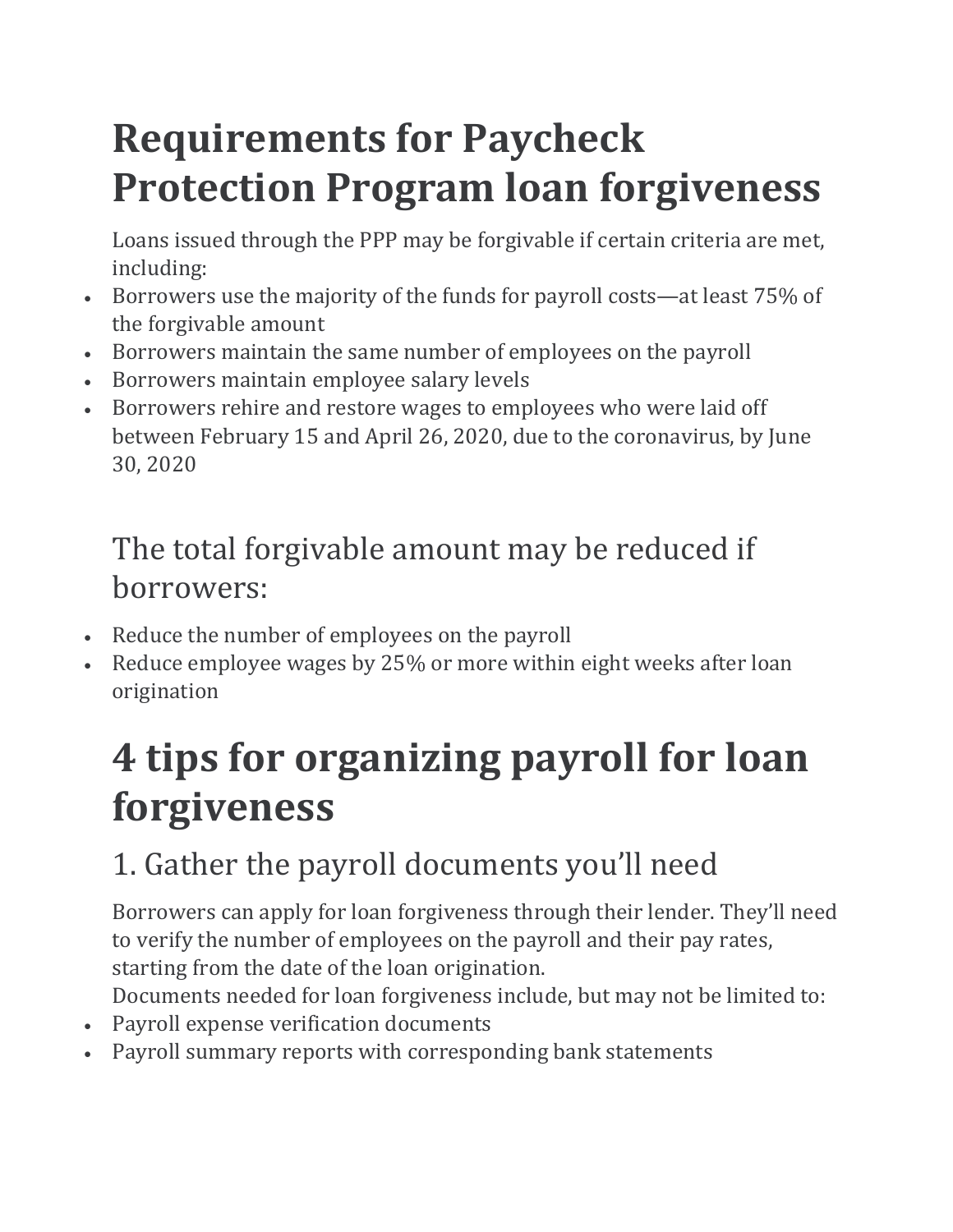- Breakdowns of payroll benefits including paid time off, group healthcare benefits, and retirement benefits
- Quarterly federal tax returns (IRS Form 941)
- Annual federal unemployment tax returns (IRS Form 940)

#### 2. Record employee wages and time worked accurately

Recording employee wages accurately can help you reduce the risk of errors that could compromise your eligibility for loan forgiveness. As you spend your loan, track and organize payroll costs daily. And keeping employee timesheets of hours worked can help you verify that you've paid each employee accurately and haven't reduced pay or hours.

### 3. Track all paid time off

Employee paid time off (including vacation pay, sick leave, paternal leave, and family leave) is included in your PPP payroll costs. So, it may be eligible for loan forgiveness. You need to know exactly how much you're spending in these categories.

Record employee paid time off by employee and PTO type. Remember, family leave covered by the Families First Coronavirus Response Act is not included in eligible PPP costs. Record this type of leave separately.

#### 4. Manage a separate payroll bank account

Managing a separate bank account for payroll purposes can help you keep track of payroll-related transactions. You'll always know how much you're spending on payroll costs and can verify those figures later.

— The resources described above are made available to businesses within the United States of America.

COVID-19 relief programs are evolving regularly. Please visit **[SBA.gov](https://www.sba.gov/)** for the most up to date information.